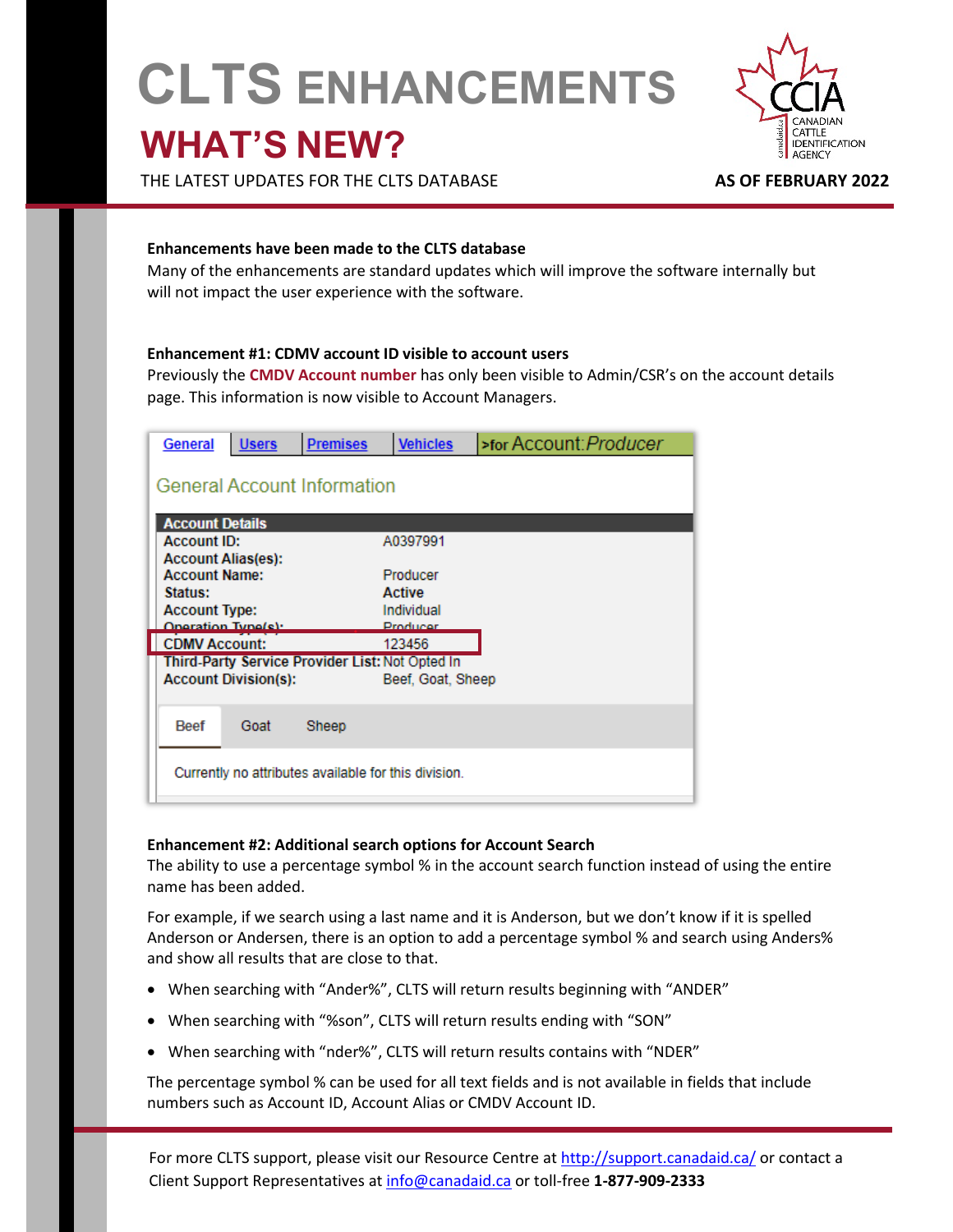

## **Enhancement #3: Downloadable results for Request History search**

A **Download All Results** link has been added to save the results as an Excel spreadsheet. This spreadsheet has all the same columns as shown in the CLTS.

| <b>Request History Search Criteria</b> |                                                                                                                                                                    |                     |                                |                  |                                   |
|----------------------------------------|--------------------------------------------------------------------------------------------------------------------------------------------------------------------|---------------------|--------------------------------|------------------|-----------------------------------|
|                                        | To search Group Movement without tag ID, click Search - Group Movement History<br>To search Disposed/Retired without tag ID, click Search - Disposed/Retired Event |                     |                                |                  |                                   |
|                                        | >>Show Request History Search Criteria                                                                                                                             |                     |                                |                  |                                   |
| <b>Last Search Results</b>             |                                                                                                                                                                    |                     |                                |                  |                                   |
|                                        |                                                                                                                                                                    |                     |                                |                  | Download All Results              |
| <b>Transaction ID</b>                  | <b>Submission Date</b>                                                                                                                                             | <b>Submitted By</b> | <b>Submission Name</b>         | <b>Status</b>    | <b>Priority</b><br><b>Results</b> |
| TR33343KCQH                            | 09-Jul-2021 11:19 MDT                                                                                                                                              | Producer            | DadProducer 202107091119.csv   | Completed        | $\mathbf{0}$ 1                    |
| TR33343JK9R                            | 20-Apr-2021 11:29 MDT                                                                                                                                              | Producer            | DadProducer 202104201129.csv   | <b>Completed</b> | 172                               |
| TR33343GP9V                            | 03-Mar-2021 08:34 MST                                                                                                                                              | Producer            | DadProducer 202103030834.csv   | Completed        | ₩5                                |
| TR33343GHPV                            | 26-Feb-2021 07:46 MST                                                                                                                                              | Producer            | DadProducer 202102260746.csv   | Completed        | ₩5                                |
| TR33343GH7W                            | 25-Feb-2021 15:39 MST                                                                                                                                              | Producer            | DadProducer 202102251539.csv   | <b>Completed</b> | M 1                               |
| TR33343GGVN                            | 25-Feb-2021 14:09 MST                                                                                                                                              | Producer            | DadProducer 202102251409.csv   | <b>Completed</b> | $\mathbf{w}$ 3                    |
| TR33343GGUP                            | 24-Feb-2021 14:39 MST                                                                                                                                              | Producer            | DadProducer 202102241439.csv   | Completed        |                                   |
| RETTI                                  | $14$ -Jan                                                                                                                                                          | <b>Chambers</b>     | <b>DestPrest</b><br><b>CSV</b> | Completed        |                                   |

|    | り・<br>日                                                                 | ቤ<br>$\overline{\mathbf{v}}$                                             |                                                            | Request Search Result 202112160858.xls - Compatibility Mode - Excel                                                                                      |                                                         | ρ                                                                        |                                                                                      | 囨                                                                         | n                 | x      |
|----|-------------------------------------------------------------------------|--------------------------------------------------------------------------|------------------------------------------------------------|----------------------------------------------------------------------------------------------------------------------------------------------------------|---------------------------------------------------------|--------------------------------------------------------------------------|--------------------------------------------------------------------------------------|---------------------------------------------------------------------------|-------------------|--------|
|    | File<br>Home                                                            | Draw<br>Insert                                                           | Page Layout                                                | Formulas<br>Data<br>Review                                                                                                                               | View<br>Help                                            | Power Pivot                                                              |                                                                                      | <b>B</b> Share                                                            | <b>□</b> Comments |        |
|    | Arial<br>B<br>ľ۹<br>Paste<br>FA<br>◁<br>$\checkmark$<br>Γý<br>Clipboard | $\sim$ 9<br>$A^* A^*$<br>$\checkmark$<br>$\overline{\mathbb{R}}$<br>Font | $\equiv$<br>鸮<br>$=$<br>三 臣 ~<br>몸 몸.<br>三三岁~<br>Alignment | General<br>$\checkmark$<br>$s \cdot \%$<br>Cell Styles ~<br>$\frac{.00}{.00}$<br>$\epsilon_{\rm{on}}^{\rm{B}}$<br>$\overline{\mathbf{y}}$<br>Ŀ<br>Number | Conditional Formatting v<br>Format as Table ~<br>Styles | <b>Ell</b> Insert v<br>$D \times$ Delete $\sim$<br>Fil Format ~<br>Cells | $\Sigma \times \frac{1}{2} \nabla \times$<br>$\overline{L}$ v $Q$ v<br>6∼<br>Editing | $\mathbb{Q}$<br>Analyze<br>Sensitivity<br>Data<br>Analysis<br>Sensitivity |                   |        |
|    | $\overline{\mathbf{v}}$                                                 |                                                                          |                                                            |                                                                                                                                                          |                                                         |                                                                          |                                                                                      |                                                                           |                   | $\sim$ |
| A1 |                                                                         | fx<br>$\times$                                                           | <b>Transaction ID</b>                                      |                                                                                                                                                          |                                                         |                                                                          |                                                                                      |                                                                           |                   |        |
|    | A                                                                       | B                                                                        | C                                                          | D                                                                                                                                                        | E<br>F                                                  | G                                                                        | H                                                                                    |                                                                           |                   | l۸     |
|    |                                                                         |                                                                          |                                                            |                                                                                                                                                          |                                                         |                                                                          |                                                                                      |                                                                           |                   |        |
|    | <b>Transaction ID</b>                                                   | <b>Submission Date</b>                                                   |                                                            | <b>Submitted By Submission Name</b>                                                                                                                      | <b>Status</b>                                           | Priority Processed Records Error Records On Hold Records Dairy Records   |                                                                                      |                                                                           |                   |        |
|    | <b>TR33343KCQH</b>                                                      | 09-Jul-2021 11:19 MDT                                                    | Producer                                                   | DadProducer 202107091119.csv                                                                                                                             | Completed                                               |                                                                          |                                                                                      |                                                                           |                   |        |
| 3  | TR33343JK9R                                                             | 20-Apr-2021 11:29 MDT                                                    | Producer                                                   | DadProducer 202104201129.csv                                                                                                                             | Completed                                               |                                                                          |                                                                                      |                                                                           |                   |        |
|    | TR33343GP9V                                                             | 03-Mar-2021 08:34 MST                                                    | <b>IProducer</b>                                           | DadProducer_202103030834.csv                                                                                                                             | Completed                                               |                                                                          |                                                                                      |                                                                           |                   |        |
| 5  | TR33343GHPV                                                             | 26-Feb-2021 07:46 MST                                                    | Producer                                                   | DadProducer 202102260746.csv                                                                                                                             | Completed                                               |                                                                          |                                                                                      |                                                                           |                   |        |
| 6  | <b>TR33343GH7W</b>                                                      | 25-Feb-2021 15:39 MST                                                    | Producer                                                   | DadProducer_202102251539.csv                                                                                                                             | Completed                                               |                                                                          |                                                                                      |                                                                           |                   |        |
|    | <b>TR33343GGVN</b>                                                      | 25-Feb-2021 14:09 MST                                                    | Producer                                                   | DadProducer 202102251409.csv                                                                                                                             | Completed                                               |                                                                          |                                                                                      |                                                                           |                   |        |
| 8  | TR33343GGUP                                                             | 24-Feb-2021 14:39 MST                                                    | Producer                                                   | DadProducer 202102241439.csv                                                                                                                             | <b>Completed</b>                                        |                                                                          |                                                                                      |                                                                           |                   |        |
| 9  | TR33343FTTK                                                             | 14-Jan-2021 15:19 MST                                                    | Producer                                                   | DadProducer_202101141519.csv                                                                                                                             | Completed                                               |                                                                          |                                                                                      |                                                                           |                   |        |
|    | 10 TR33343DWPW                                                          | 19-Nov-2020 10:02 MST                                                    | Producer                                                   | DadProducer 202011191002.csv                                                                                                                             | Completed                                               |                                                                          |                                                                                      |                                                                           |                   |        |
|    | 11 TR333437UA9                                                          | 14-Jul-2020 14:47 MDT                                                    | Producer                                                   | DadProducer 202007141447.csv                                                                                                                             | Completed                                               |                                                                          |                                                                                      |                                                                           |                   |        |
| 13 | 12 TR3334363PN                                                          | 03-Jan-2020 11:19 MST                                                    | <b>IProducer</b>                                           | dadproducer_030120201119.csv                                                                                                                             | Completed                                               |                                                                          | 16                                                                                   |                                                                           |                   |        |

For more CLTS support, please visit our Resource Centre at<http://support.canadaid.ca/> or contact a Client Support Representatives a[t info@canadaid.ca](mailto:info@canadaid.ca) or toll-free **1-877-909-2333**